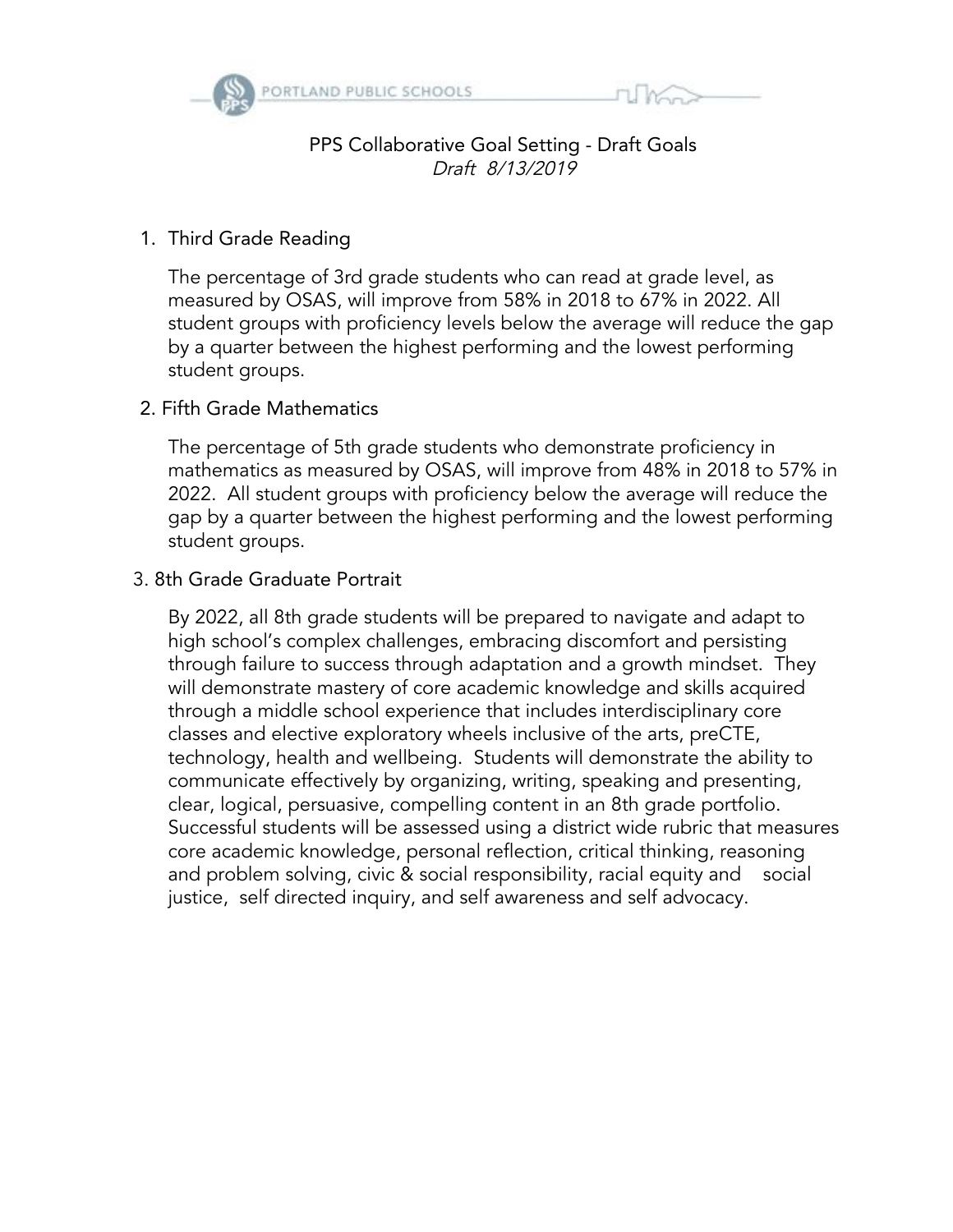

#### PPS Collaborative Goal Setting - SLT Proposed Goals DRAFT 8/1/ 2019

## Third Grade Reading

The percentage of 3rd grade students who can read at grade level, as measured by OSAS, will improve from 58% in 2018 to 67% in 2022. All student groups with proficiency levels below the average will reduce the gap by a quarter between the highest performing and the lowest performing student groups.

# Fifth Grade Mathematics

The percentage of 5th grade students who demonstrate proficiency in mathematics as measured by OSAS, will improve from 48% in 2018 to 57% in 2022. All student groups with proficiency below the average will reduce the gap by a quarter between the highest performing and the lowest performing student groups.

## High School Readiness

The percentage of 8th grade students ready to enter high school as measured by proficiency in both math and English language arts as measured by OSAS, will improve from 47% in 2018 to 56% in 2022. All student groups with proficiency below the average will reduce the gap by a quarter between the highest performing and the lowest performing student groups.

## College & Career Ready

The number of all high school students on track for college and career readiness as measured by the PSAT will improve from 48% in 2018 to 57% in 2022. All student groups with proficiency below the average will reduce the gap by a quarter between the highest performing and the lowest performing student groups.

## Sense of Belonging

The percentage of Grade 3-5 students reporting a sense of belonging as measured by the Successful Schools Survey will improve from 60% in 2018 to 69% in 2022. The percentage of Grade 6-12 students reporting a sense of belonging as measured by the Successful Schools Survey will improve from 34% in 2018 to 52% in 2022. All student groups reporting below the average will reduce the gap by a quarter between the highest performing